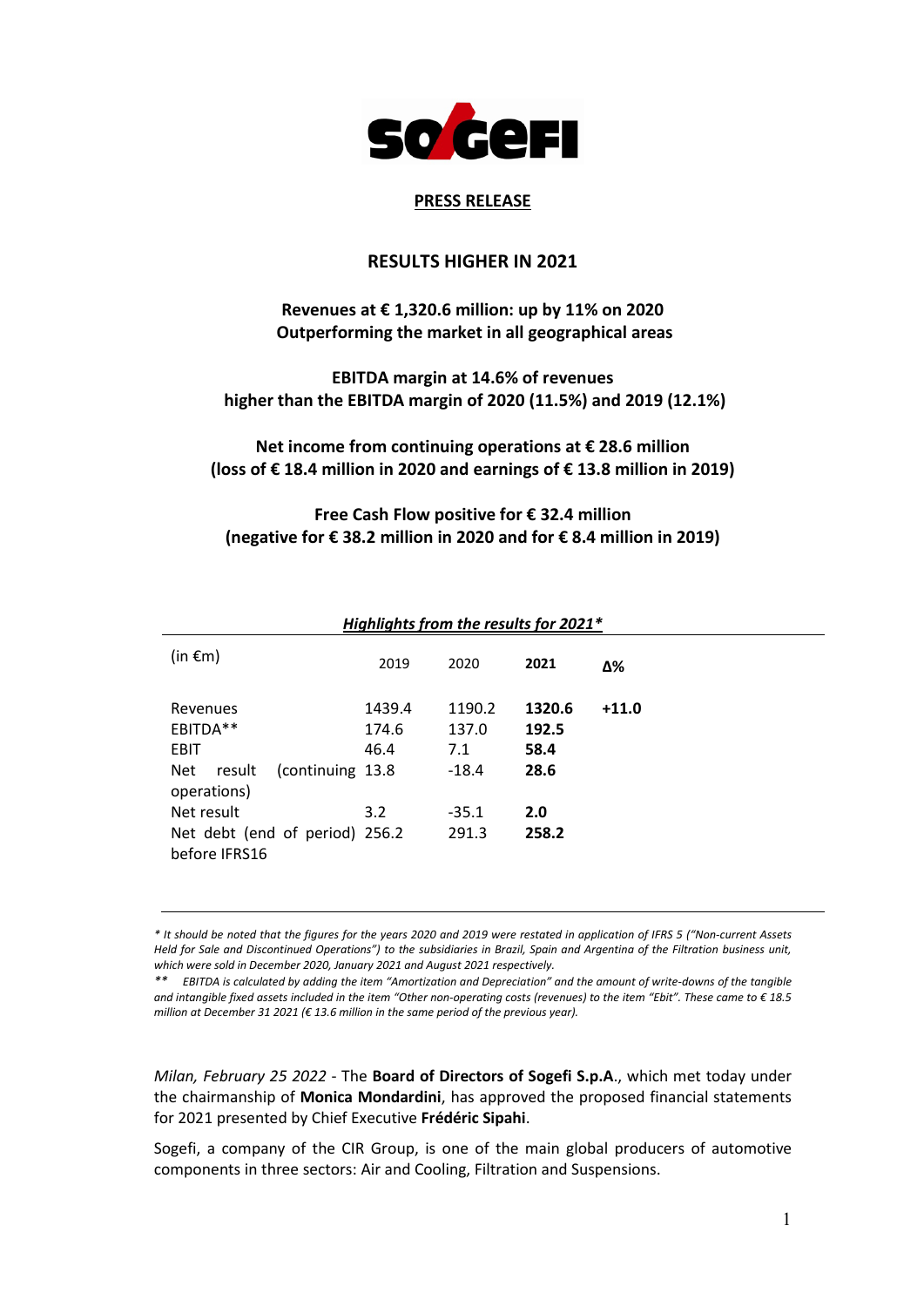### **PERFORMANCE OF THE MARKET**

In 2021 world car production rose by 2.5% compared to 2020. After the rise of 29.2% in the first half of 2021 compared to the first half of 2020 (impacted by the spread of the Covid-19 pandemic and the resulting lockdown), in the second half global production was significantly lower than that of the same period of 2020 (-16%). It was particularly affected by the difficulties experienced in the sourcing of specific parts (which also involved the temporary closure of certain production sites of some of the top global producers), shortages of raw materials and the sharp rise in the prices of the same.

In 2021 Europe reported the worst performance, with car production at -6.2% compared to 2020; production remained substantially stable in NAFTA (+0.1%) and reported a recovery in China (+4%) and Mercosur (+16.2%).

Global production in 2021 did not see a return to the volumes of the pre-pandemic period, and reported -14.1% on 2019 (Europe -27.9%, NAFTA -20.1% and Mercosur -19.4%); the only exception was China, which did substantially return to the levels of 2019 (-0.6%).

After the fall reported in 2020 and the extremely weak recovery in 2021, IHS is forecasting 8.5% growth in production for 2022.

### **SOGEFI'S KEY RESULTS FOR 2021**

**The Group's revenues recorded growth of 11%** compared to 2020, clearly outperforming the market (+2.5%); compared to 2019 revenues were -8.3%, versus -14.1% for car production worldwide.

The recovery of revenues and the action taken to counter the economic impact of the crisis made it possible to close the year with:

- **"Net income from continuing operations" of € 28.6 million**, versus a loss of € 18.4 million in 2020,
- **Positive free cash flow of € 32.4 million** (a negative € 38.2 million in 2020),
- **Net debt before IFRS16** lower at € 258.2 million (€ 291.3 million at December 31 2020).

### **The year 2021 was also a positive year for commercial activity.**

The Air and Cooling Division obtained important contracts in Europe, NAFTA and China for the supply of thermal management products for electric mobility, which contain greater added value than the average standard value of traditional products for internal combustion engines. More specifically, these new contracts were with a prime German car manufacturer for a new-generation electric platform, with two producers of electric commercial vehicles, one pure electric and the other using fuel cell technology, and with various Chinese car manufacturers of full electric vehicles.

Filtration obtained a significant number of contracts for the supply of air purification Filters and two important contracts in the NAFTA zone for transmission filters.

Suspensions extended its customer portfolio, obtaining contracts with new customers focusing exclusively on electric products. The division also obtained contracts from historical customers for orders that will be produced in the new production plant at Oradea in Romania. Of these it is worth mentioning the first contract signed with one of the principal customers for the production of coil springs in Eastern Europe.

In the current context of generalized increases in the cost of raw materials, transportation and energy, which led to a deterioration in margins in the second half of 2021, Sogefi has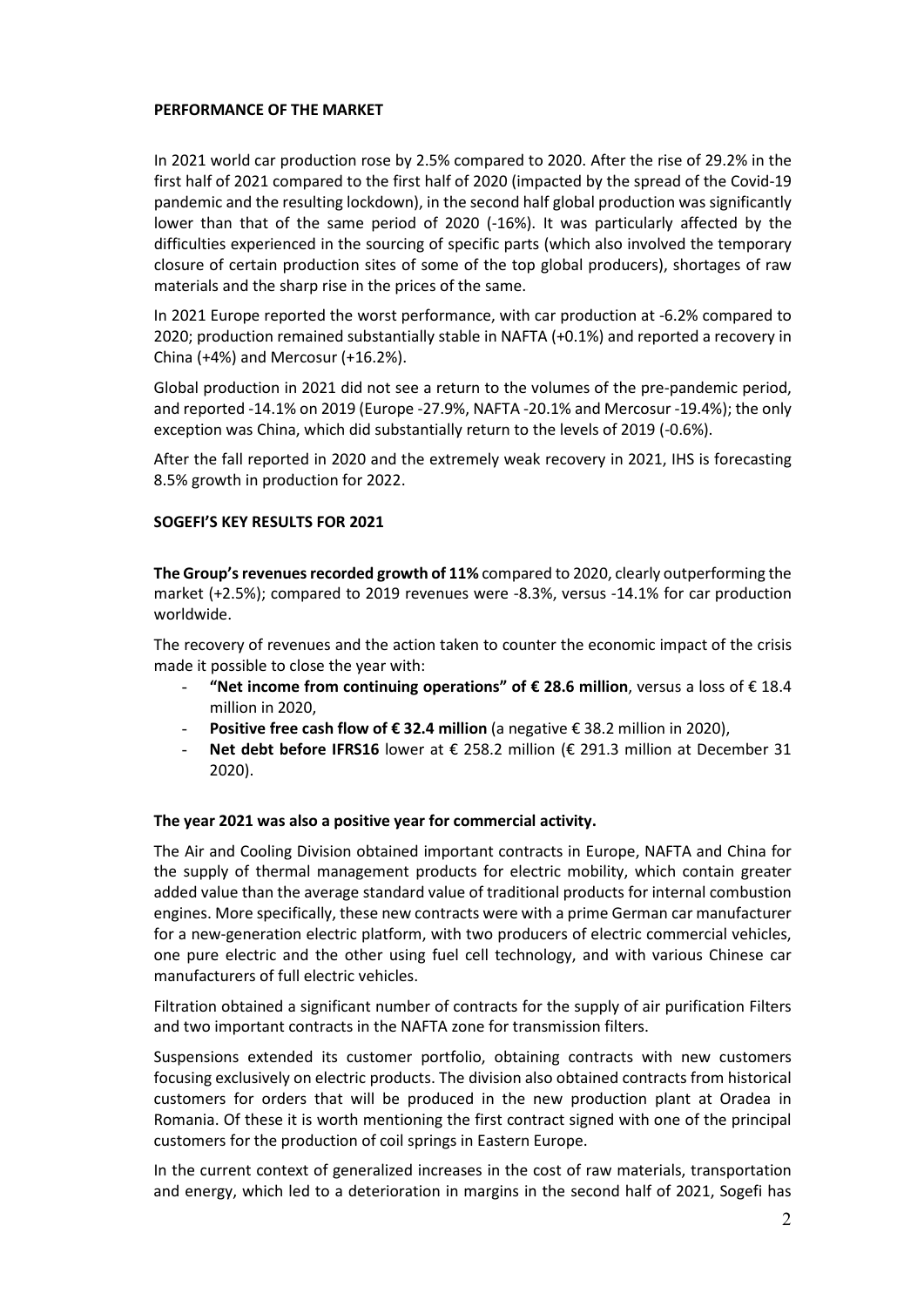started negotiations with all customers aimed at adjusting its sales prices to the situation to a more complete extent than that envisaged by the indexation mechanisms contained in the contracts. Sogefi's management is determined and confident that it will be able to reach fair agreements with all of its customers in order to continue its commercial relationships in a way that is sustainable in the long term. With some of them this objective has already been reached.

## **REVENUES**

In 2021 Sogefi's revenues came in at € 1,320.6 million and were up by 11% on 2020. After growth of 34.7% in the first half, the second half closed with a decline of 6.2% on the same period of 2020, although this was still significantly better than the market's -16%.

## **Performance of revenues by geographical area**

Revenues rose in all geographical areas: +7.8% in Europe, +4.6% in North America, +22.0% in Asia, +67.9% in South America.

|                           | 2021    | 2020    | reported<br>change<br>2021 vs 2020 | constant<br>exchange<br>rates<br>2021 vs 2020 | reference<br>market<br>production | 2019    | reported<br>change<br>2021 vs 2019 |
|---------------------------|---------|---------|------------------------------------|-----------------------------------------------|-----------------------------------|---------|------------------------------------|
| (in millions of Euro)     | Amount  | Amount  | %                                  | %                                             | %                                 | Amount  | %                                  |
| Europe                    | 813.5   | 754.9   | 7.8                                | 7.5                                           | (6.2)                             | 923.5   | (11.9)                             |
| North America             | 262.4   | 250.8   | 4.6                                | 5.6                                           | 0.1                               | 288.7   | (9.1)                              |
| South America             | 77.8    | 46.3    | 67.9                               | 85.2                                          | 16.2                              | 85.6    | (9.1)                              |
| Asia                      | 176.9   | 144.9   | 22.0                               | 21.4                                          | 6.6                               | 150.0   | 17.9                               |
| - of which China          | 100.5   | 86.0    | 16.9                               | 13.4                                          | 4.0                               | 75.5    | 33.0                               |
| Intercompany eliminations | (10.0)  | (6.7)   |                                    |                                               |                                   | (8.4)   |                                    |
| Total                     | 1.320.6 | 1,190.2 | 11.0                               | 11.3                                          | 2.5                               | 1.439.4 | (8.3)                              |
|                           |         |         |                                    |                                               |                                   |         |                                    |

### **Performance of revenues by Business Unit**

The Air and Cooling and Filtration sectors reported revenues close to those reported in 2019. The growth of Air and Cooling compared to 2020 (+8.1%) was due partly to the recovery of the market but partly also to the expansion of the contract portfolio particularly in China, where revenues were up by 18.4% compared to the previous year.

The increase in the revenues of Filtration (+10%) reflects the strong recovery in India as well as the evolution of the market.

Lastly, Suspensions posted revenue growth of 14.7%, but business remains significantly below the levels of the corresponding period of 2019 (-16.6%).

The rise in revenues mainly reflects the good performance in South America and China.

| (in millions of Euro)     | 2021    | 2020    | reported<br>change<br>2021 vs 2020 | constant<br>exchange rates<br>2021 vs 2020 | 2019    | reported<br>change<br>2021 vs 2019 |
|---------------------------|---------|---------|------------------------------------|--------------------------------------------|---------|------------------------------------|
|                           | Amount  | Amount  | %                                  | %                                          | Amount  | %                                  |
| Suspensions               | 458.2   | 399.6   | 14.7                               | 15.6                                       | 549.7   | (16.6)                             |
| Filtration                | 463.4   | 421.2   | 10.0                               | 10.8                                       | 467.1   | (0.8)                              |
| Air&Cooling               | 402.0   | 371.8   | 8.1                                | 7.6                                        | 425.9   | (5.6)                              |
| Intercompany eliminations | (3.0)   | (2.4)   |                                    |                                            | (3.3)   |                                    |
| <b>TOTAL</b>              | 1,320.6 | 1,190.2 | 11.0                               | 11.3                                       | 1,439.4 | (8.3)                              |
|                           |         |         |                                    |                                            |         |                                    |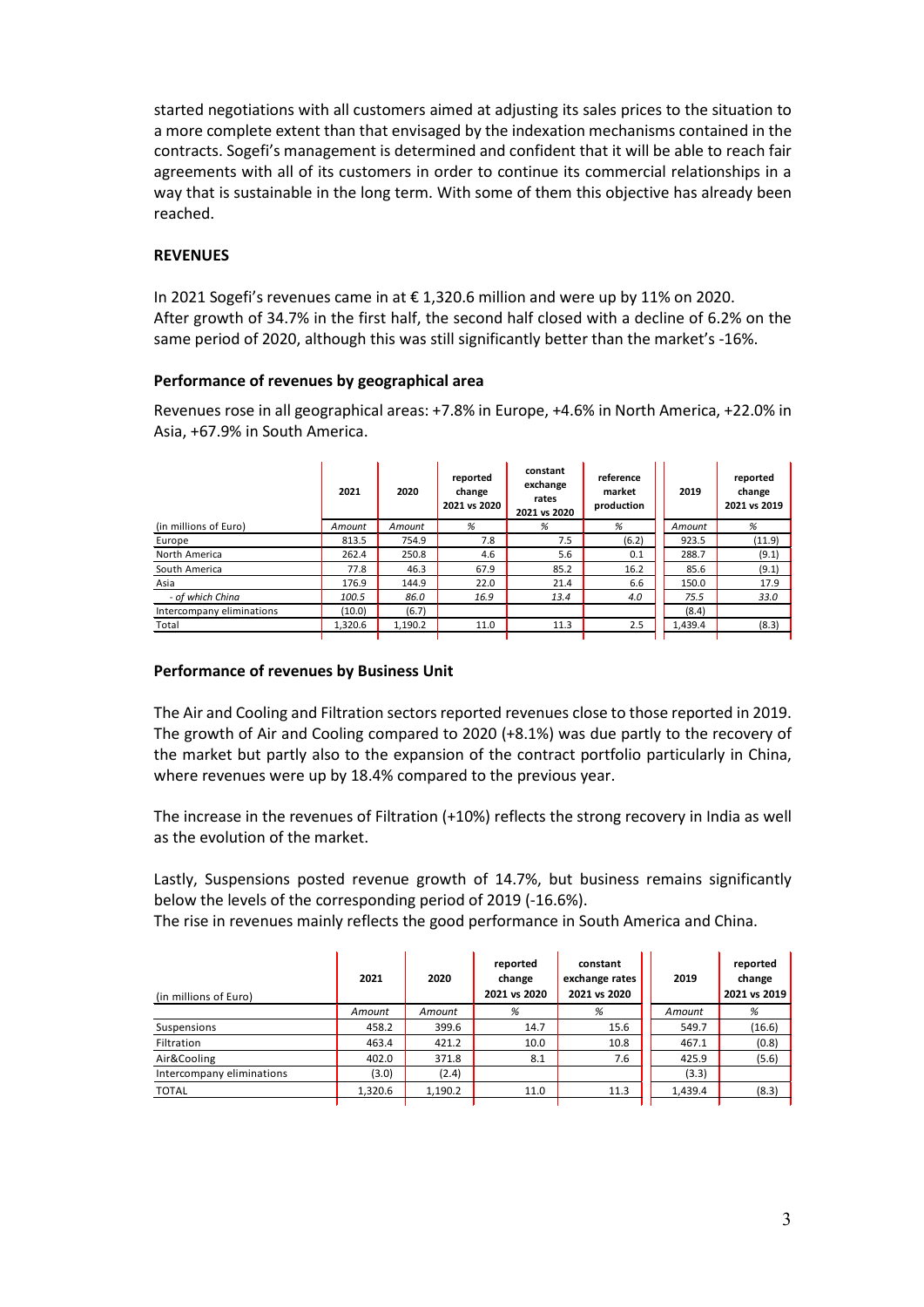### **OPERATING RESULT AND NET RESULT**

**EBITDA** came to € 192.5 million, up from € 137.0 million in 2020 and € 174.6 million in 2019; gross profitability (EBITDA / Revenues %) rose to 14.6% from 11.5% in 2020 (13.1% excluding non-recurring restructuring charges) and 12.1% in 2019.

The contribution margin remained stable (30.6% versus 30.8% in 2020 and 30.1% in 2019) and the increase in profitability was due to the decline in the impact of fixed costs on revenues to 16.3% (16.9% in 2020 and 17.2% in 2019) and of restructuring costs. It should be noted that compared to 2019 fixed costs were down by 12.8%, thanks to the action plans put in place. Lastly, the higher EBITDA was partly due to the positive effect of exchange rates ( $\epsilon$ +2.5 million in 2021 versus € -4.7 million in 2020).

In conclusion, it should be pointed out that, as was the case in the third quarter, the fourth quarter was negatively affected by the weakness in volumes and the generalized rise in the cost of raw materials, especially steel prices for the production of suspensions, which caused a reduction in the contribution margin for the quarter from 31.5% in 2020 to 28.1% in 2021.

**EBIT** came to €58.4 million, up from  $€ 7.1$  million in 2020 and  $€ 46.4$  million in 2019.

Financial expense, totalling € 17.8 million, was lower than in 2020 (€ 22.1 million) thanks to the reduction in debt and to the recognition of an item of non-recurring financial income (of € 1.2 million); tax expense came to  $\epsilon$  13.5 million versus  $\epsilon$  3.4 million in 2020.

**Net income from operating activity** came in at € 28.6 million and compares with a loss of € 18.4 million in 2020 and earnings of € 13.8 million in 2019.

The **net result of discontinued operations** was a loss of € 24.5 million (a loss of € 16.2 million at December 31 2020) and related to the filtration business in Argentina, which was sold in 2021 and which generated an accounting loss in the income statement of € 24.1 million, of which € 20.8 million due to the restatement of accrued exchange rate differences from shareholders' equity to the result for the period. This had no impact either on the cash or the equity position.

The **net result** was a positive € 2.0 million compared to a loss of € 35.1 million in 2020 and net income of € 3.2 million in 2019.

# **DEBT AND EQUITY**

**Free Cash Flow** was positive for € 32.4 million, versus cash absorption of € 38.2 million in 2020, due to the particular circumstances that occurred in 2020 and more especially to the fall in revenues, which also had an impact on working capital. In 2021 the strong recovery of Free Cash Flow reflected the positive evolution of results and the specific action taken by the Group on working capital.

**Net financial debt** before IFRS 16 stood at € 258.2 million at December 31 2021, lower than at the end of 2020 (€ 291.3 million) and substantially in line with December 31 2019 (€ 256.2 million).

Including financial payables for rights of use, as per IFRS 16, net debt stood at € 327.6 million at December 31 2021, down from € 358.1 million at December 31 2020 (€ 318.9 million at December 31 2019).

At December 31 2021 the Group had committed credit lines of € 280 million in excess of its requirements (after repaying its convertible bond loan of € 100 million in May).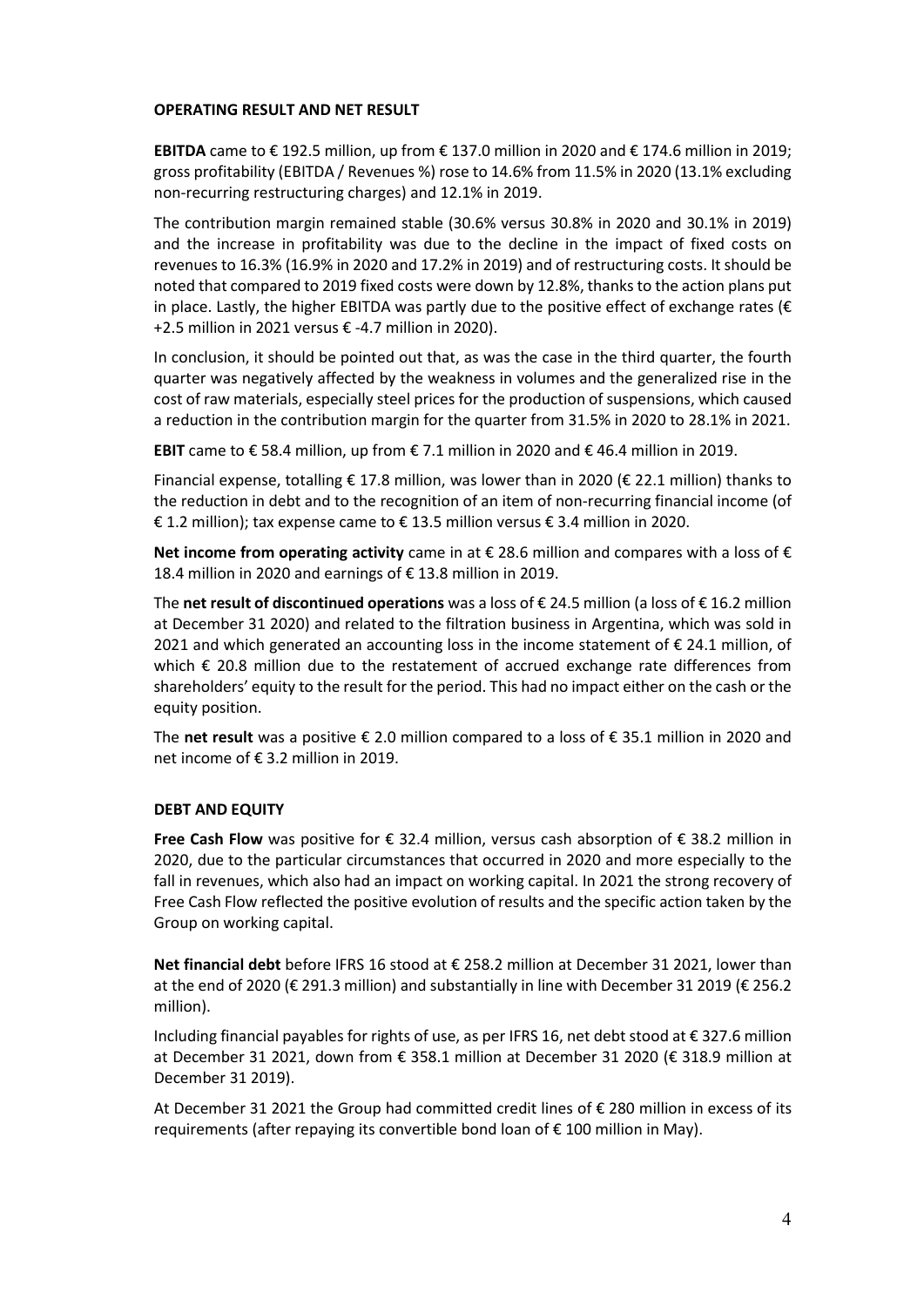At December 31 2021 **shareholders' equity**, excluding minority interests, stood at € 187.7 million compared to € 133.8 million at December 31 2020 (€ 188.7 million at December 31 2019).

# **KEY RESULTS OF FOURTH QUARTER 2021**

In the fourth quarter of 2021, Sogefi reported **revenues** of € 330.6 million, with a decline of 8.4% compared to the fourth quarter of 2020, in a market in which production was -13.2%. The fourth quarter, like the third quarter, was affected by the temporary closure of certain production facilities of top global producers; the business unit most affected by the performance of the market was Air and Cooling partly because of its greater exposure to the two markets that suffered the most (Europe and NAFTA).

**EBITDA** came to € 48.3 million, up from € 38.8 million in the fourth quarter of 2020 and € 43.1 million in 2019. The EBITDA margin was 14.6%, higher than in 2020, but in line excluding the non-recurring expenses of the previous year. The contraction of the contribution margin (from 31.5% in fourth quarter 2020 to 28.1% in fourth quarter 2021) reflects the increase in the cost of raw materials, which had a particular impact on the results of the suspensions business unit; negotiations are in progress with customers to adjust sales prices to the current conditions of the commodity markets.

**EBIT** was a positive € 8.9 million (€ 3.8 million in fourth quarter 2020).

The **net result of operating activity** was a positive € 4.3 million, versus a loss of € 2.9 million in the fourth quarter of 2020.

The **net result of discontinued operations** was a positive € 0.2 million compared to a negative result of € 8 million in the fourth quarter of 2020 (due particularly to the Brazilian Filtration business, which was sold at the end of 2020).

The **consolidated net result** for the fourth quarter of 2021 was € 3.9 million, compared to a loss of  $\epsilon$  12.0 million in the previous year.

### **IMPACT OF COVID-19 ON THE BUSINESS**

In 2021, despite the continuing pandemic crisis, the effects on the market in which the Company operates were less severe than those suffered in 2020. There was, however, a general weakness in demand, which is still lower than in the same period of 2019, particularly in Europe (-27.9%) and NAFTA (-20.1%), and operating difficulties linked to fluctuating production levels and personnel absences caused by contagion and, most of all, by contact with infected people.

During the year 2021, the Sogefi Group continued to apply all the rules for health and safety in the workplace aimed at reducing the risk of contagion, namely social distancing, the use of individual protective equipment and measures to limit the presence of personnel in the workplace, i.e. working from home.

### **RESULTS OF THE PARENT COMPANY SOGEFI S.P.A.**

In financial year 2021 the Company recognized a reversal of an impairment loss on equity investments after conducting an impairment test at December 31 2021. The reversal was for € 68.1 million (recognized to the item "Adjustments to the value of financial assets"), relating to the French subsidiary Sogefi Filtration S.A.. Thanks to this reversal Sogefi S.p.A. realized net income of € 69.9 million in financial year 2021 after reporting a net loss of € 6.2 million in 2020.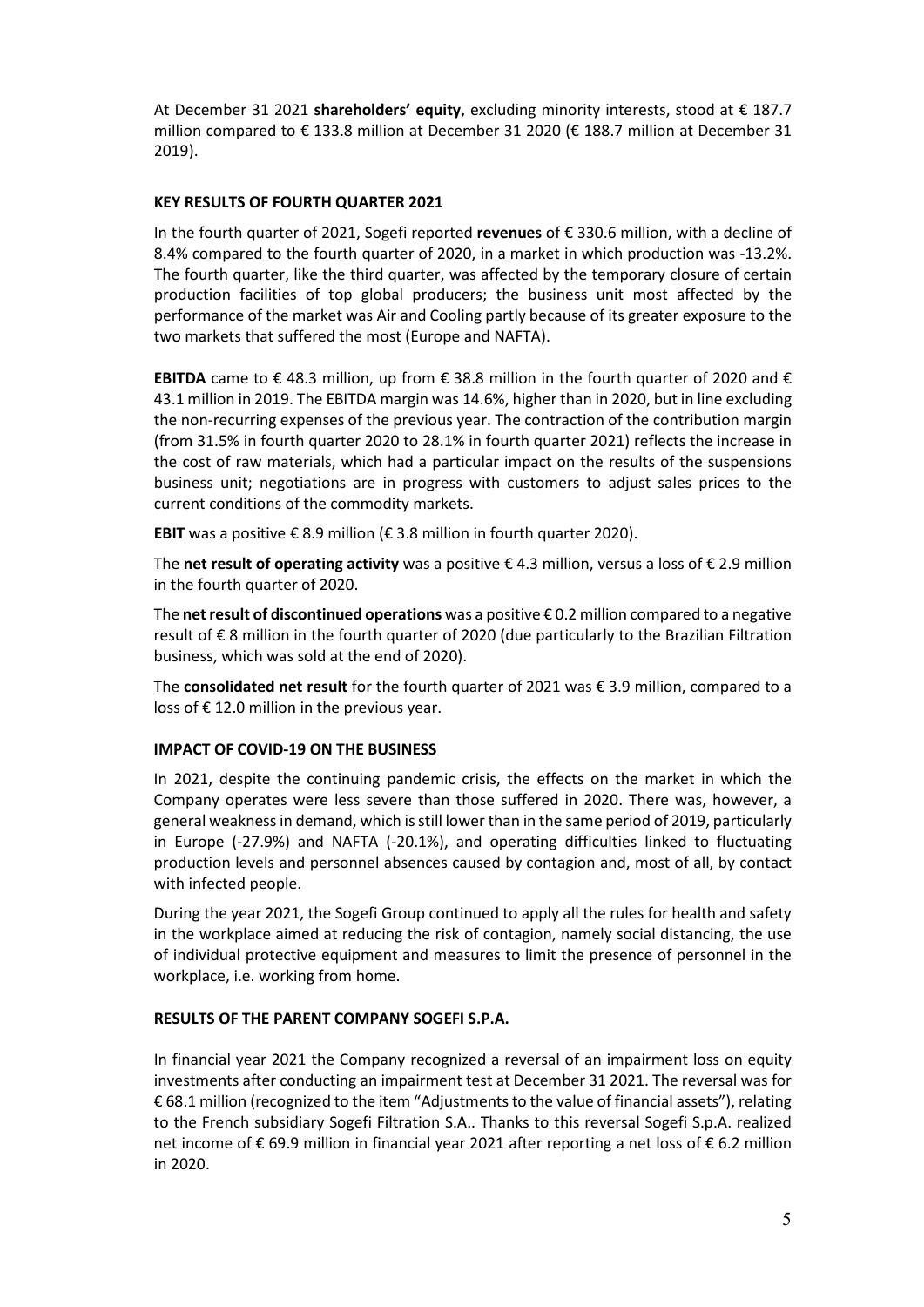### **SIGNIFICANT EVENTS OCCURRING AFTER DECEMBER 31 2021**

No significant events have occurred since the close of the year.

## **OUTLOOK FOR THE YEAR**

Visibility as to the market trend in the next few months remains low, mainly due to the uncertainty, still existing, as to the evolution of the pandemic and the macroeconomic situation.

There are also specific areas of uncertainty regarding the trend of demand, the generalized increase in commodity prices and their availability, as well as logistic difficulties involving transportation and sourcing from Asian markets.

For 2022, after the decline in 2020 and performance in 2021 that was lower than expected at the start of the year, IHS is estimating a recovery in world car production volumes of 8.5% compared to 2021, with Europe +20.8%, Nafta +16.6%, South America +12.5% and China substantially breaking even (+0.9%); despite the expected positive trend, 2022 production would still be lower than that of 2019 (-6.8%), especially in Europe (-12.9%), Nafta (-6.9%) and South America (-9.4%), with only the Asian market at pre-Covid levels (+0.7%).

With regard to commodity prices, given the unprecedented price boom in 2021, it is difficult to make any forecasts for 2022 and the current situation seems to be continuing in the first part of this year. To mitigate the effects of this, the Group has already started resourcing activities, putting in place measures to contain costs and taking commercial action.

In this scenario and in the absence of any currently unforeseeable extraordinary events, Sogefi expects to achieve operating profitability for full year 2022, excluding non-recurring charges, substantially in line with that of 2021, thanks to the effects of the incisive action already implemented to reduce the impact of fixed costs and structurally improve profitability and, with regard to Suspensions in particular, the gradual entry into operation of the new plant in Romania.

# **DIVIDEND PROPOSAL**

The Board of Directors will put before the Annual General Meeting of the Shareholders the proposal that no dividend be distributed.

# **ANNUAL GENERAL MEETING OF THE SHAREHOLDERS**

The Annual General Meeting of the Shareholders of Sogefi will be held at the first call on April 22 2022 and at the second call on April 26 2022.

The Board of Directors has voted to put the following proposals before the Annual General Meeting of the Shareholders:

a) The cancellation and renewal of the authorization of the same Board of Directors, in the light of the rules stated in Articles 2357 and following articles of the Civil Code, of Art. 132 of D.Lgs. no. 58/98, of Art. 144-bis of Consob Resolution no. 11971/1999, of EU Regulation no. 596/2014, EU Delegated Regulation no. 2016/1052, of Consob Resolution no. 20876 of April 3 2019 and Consob Guidelines of July 2019, for a period of 18 months, to buy back a maximum of 10 million own shares at a unit price that cannot be more than 15% higher or lower than the benchmark price recorded by the Company's shares on the trading day preceding each single buyback transaction or preceding the date on which the price is fixed in the event of purchases made in accordance with the procedures stated in points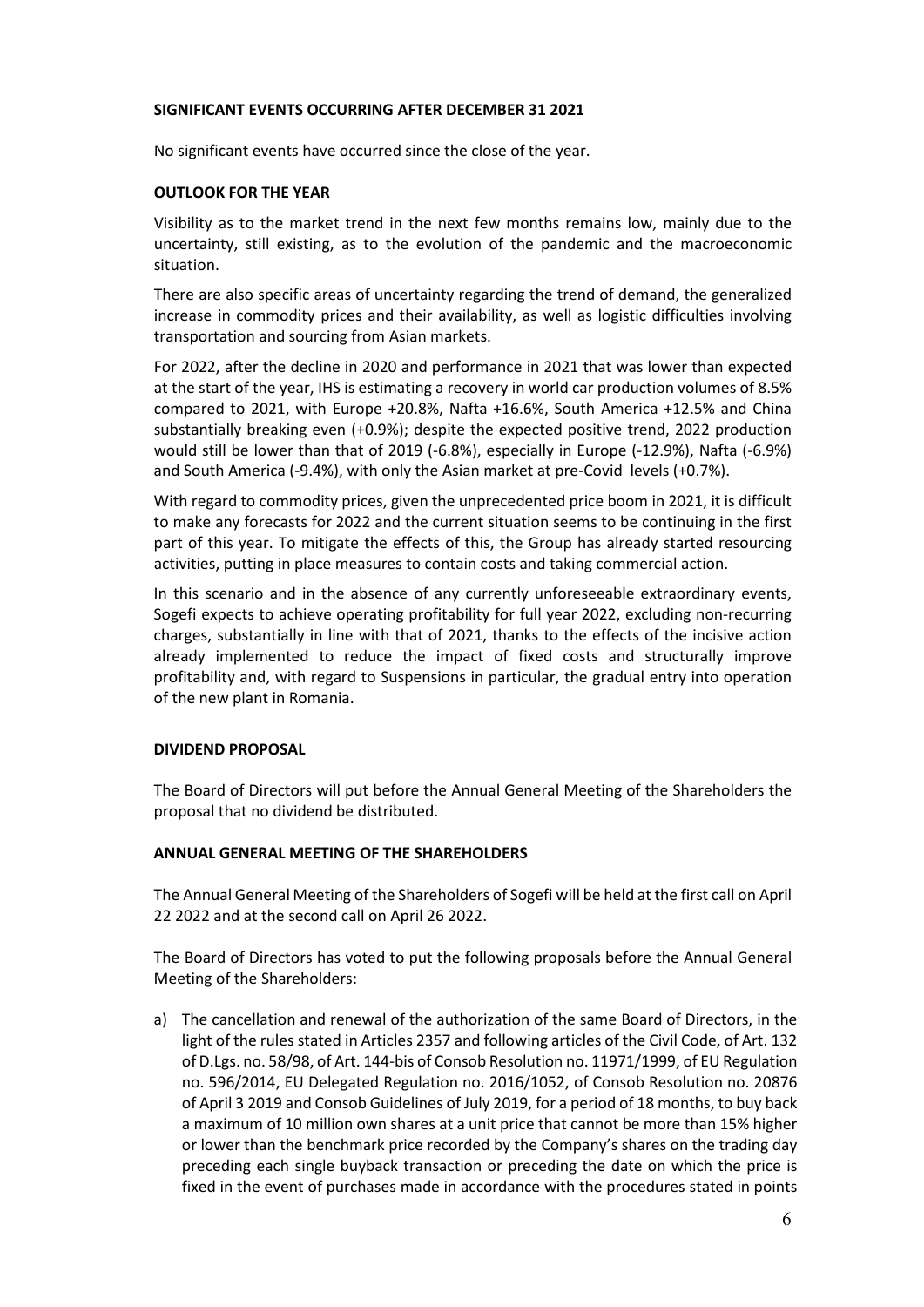(a), (c) and (d) of the following paragraph, and in any case, when the shares are bought back through orders placed in the regulated market, the price must not be higher than the higher of the price of the last independent transaction and the highest current independent bid price on the same market. As of today's date the Company is the owner of 1,993,372 own shares, equal to 1.65% of the share capital.

The buyback must take place in the market, in compliance with the terms of Art. 132 of D.Lgs. no. 58/98 and with the terms of the law and the rules in force at the moment of the transaction and more precisely *(a)* through a public tender offer to buy or exchange shares; *(b)* on regulated markets following operating procedures established in the rules for organizing and managing the said markets, which do not allow bids and offers to be matched directly; *(c)* through the assignment pro-rata of put options to the shareholders to be assigned within 15 months of the date of the AGM resolution authorizing the same with exercise within 18 months of the same resolution; *(d)* through the purchase and sale of derivative instruments traded on regulated markets that involve physical delivery of the underlying shares in compliance with the further provisions contained in Art. 144-bis of the Rules for Issuers issued by Consob, and as per the terms of Articles 5 and 13 of EU Regulation no. 596/2014.

The main reasons why this authorization is being renewed are the following: *(i)* to fulfil obligations resulting from possible stock option plans or other awards of shares of the Company to employees or members of the Board of Directors of Sogefi S.p.A. or its subsidiaries, or to fulfil any obligations resulting from debt instruments that are convertible into or exchangeable with equity instruments; *(ii)* to have a portfolio of own shares that can be used as consideration for any extraordinary transactions, even those involving an exchange of shareholdings, with other parties within the sphere of transactions of interest to the Company (a so-called "stock of shares"); *(iii)* to engage in action to support market liquidity, optimize capital structure, and remunerate shareholders in particular market situations, all within the limits established by current rules and regulations; *(iv)* to take advantage of opportunities for creating value, as well as investing liquidity efficiently in relation to the market trend; *(v)* for any other purpose qualified by the competent Authorities as admitted market practice in accordance with applicable European or domestic rules, and with the procedures established therein.

b) The approval of a stock grant plan for 2022 aimed at employees of the Company and its subsidiaries, in the terms to be defined by the Board of Directors and notified to the market in sufficient time for any legal obligations to be carried out. The Stock Grant Plan has the aim of rewarding the loyalty of the beneficiaries to the companies of the Group, giving them an incentive to increase their commitment to improving the performance of the Company.

### **APPOINTMENT OF THE NEW CHIEF FINANCIAL OFFICER AND THE EXECUTIVE RESPONSIBLE FOR THE PREPARATION OF THE COMPANY'S FINANCIAL STATEMENTS**

The Board of Directors has approved the appointment, as from May 1 2022, of Olivier Proust as the new Chief Financial Officer and Investor Relator in replacement of Yann Albrand who should be leaving the Company on April 30 2022. Mr Proust has been working for Sogefi since 2008 and is currently in charge of the group's treasury. Mr Proust owns 8,394 shares in the Company.

It should be noted that Mr Albrand has terminated his relationship with the Company by mutual consent; in connection with the termination of the employment there will be payment of an all-inclusive sum as a negotiated settlement (including the notice period) of euro 307,000 and he will keep the benefits that he was assigned that have not yet vested under the stock grant plans approved by the Company for the years 2018 and 2019.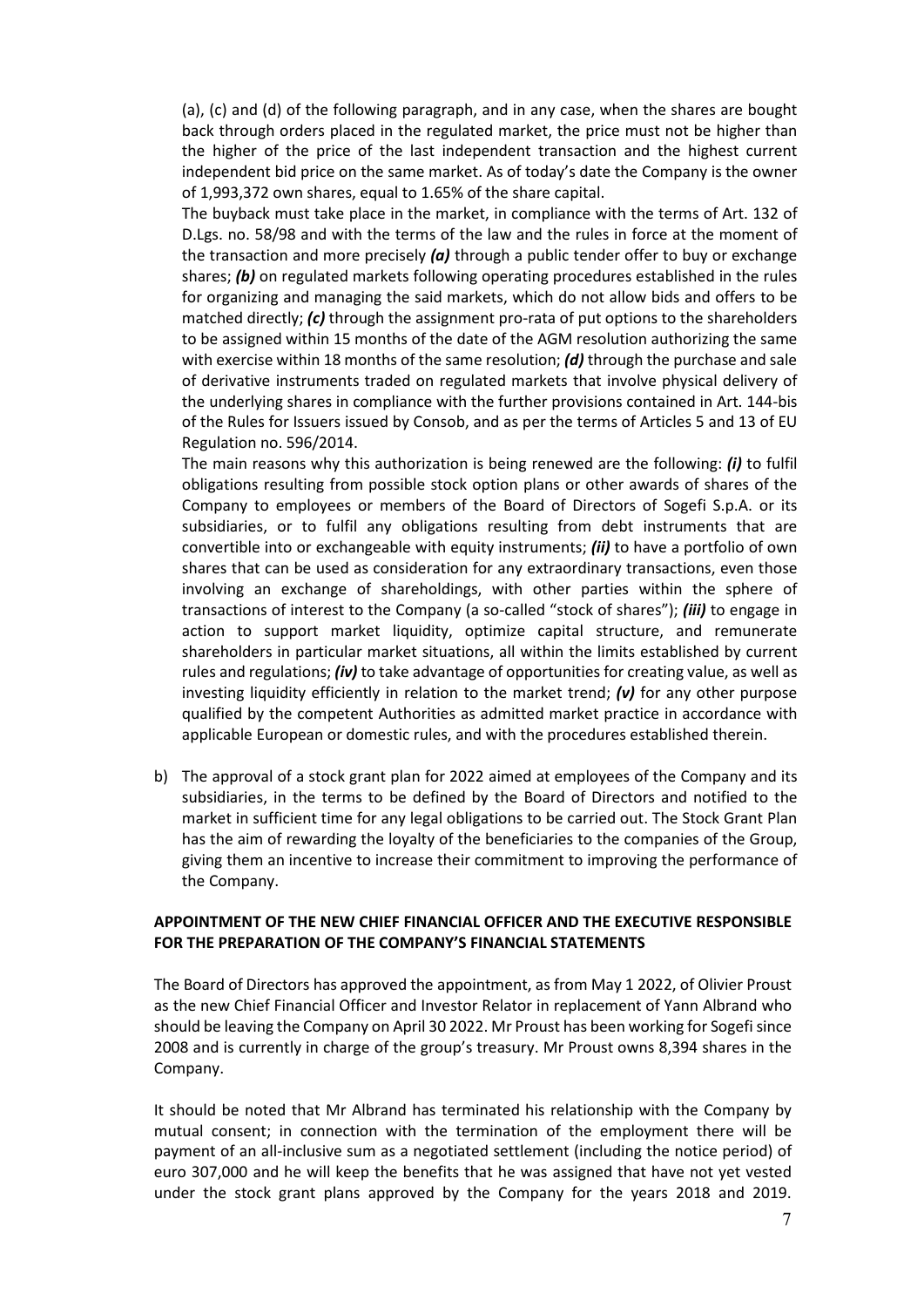According to the information available to the Company, Mr Albrand owns 74,517 shares in the Company.

In addition to the position of Chief Financial Officer, Mr Albrand was also the Executive Responsible for the preparation of the Company's Financial Statements. After obtaining the favourable opinion of the Board of Statutory Auditors, the Board of Directors has resolved to assign the title of Executive Responsible for the preparation of the Company's Financial Statements to Ms Maria Beatrice De Minicis, who has been in Sogefi since 2004 and is currently in charge of the Company's consolidated accounts and reporting. Ms De Minicis is the owner of 20,570 shares in the Company.

*The Executive responsible for the preparation of the Company's Financial Statements, Yann Albrand, hereby declares, in compliance with the terms of paragraph 2 Article 154 bis of the Finance Consolidation Act (TUF), that the figures contained in this press release correspond to the results documented in the Company's accounts and general ledger.*

\*\*\*

Contacts: **Sogefi Investor Relations**  Yann Albrand tel.: +39 02 467501 e-mail[: ir@sogefigroup.com](mailto:ir@sogefigroup.com) [www.sogefigroup.com](http://www.sogefigroup.com/)

**CIR Group Press Office** tel.: +39 02 722701 e-mail[: infostampa@cirgroup.com](mailto:infostampa@cirgroup.it) [www.cirgroup.com](http://www.cirgroup.it/)

This press release can also be consulted on the website: [http://www.sogefigroup.com/it/area](http://www.sogefigroup.com/it/area-stampa/index.html)[stampa/index.html](http://www.sogefigroup.com/it/area-stampa/index.html)

*\*\*\**

*Attached are the main results of the income statement and the statement of financial position as of December 31 2021 of the Sogefi Group.*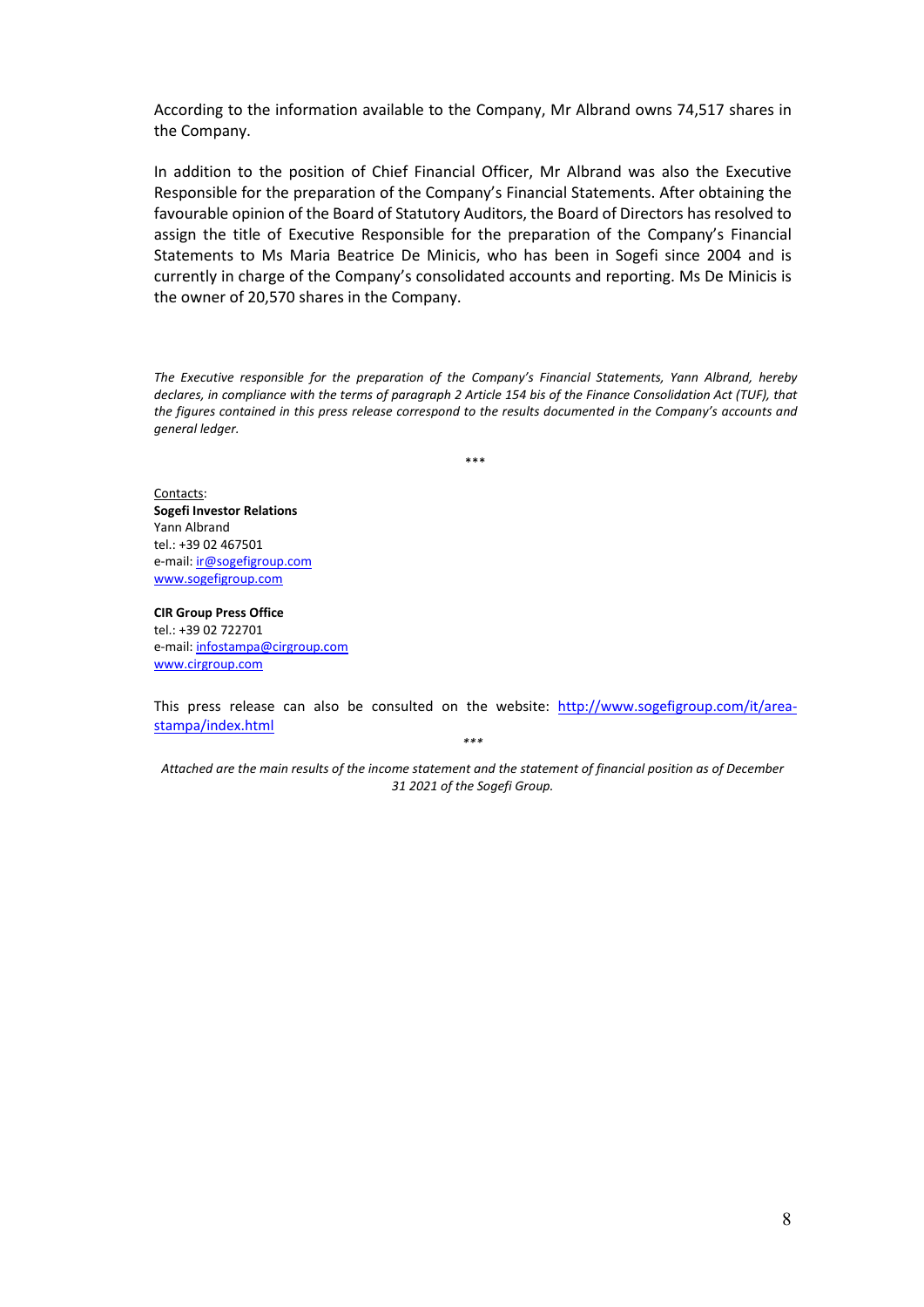# **SOGEFI GROUP**

#### **CONSOLIDATED STATEMENT OF FINANCIAL POSITION**

(in millions of Euro)

| <b>ASSETS</b>                   | 12.31.2021 | 12.31.2020 (*) |
|---------------------------------|------------|----------------|
|                                 |            |                |
| <b>CURRENT ASSETS</b>           |            |                |
| Cash and cash equivalents       | 120.9      | 209.7          |
| Other financial assets          | 1.3        | 4.0            |
| Inventories                     | 111.9      | 97.7           |
| Trade receivables               | 136.7      | 146.3          |
| Other receivables               | 10.9       | 8.8            |
| Tax receivables                 | 25.6       | 23.2           |
| Other assets                    | 2.7        | 2.3            |
| <b>ASSETS HELD FOR SALE</b>     |            | 6.5            |
| <b>TOTAL CURRENT ASSETS</b>     | 410.0      | 498.5          |
| <b>NON-CURRENT ASSETS</b>       |            |                |
| Land                            | 12.2       | 12.4           |
| Property, plant and equipment   | 368.6      | 361.1          |
| Other tangible fixed assets     | 4.7        | 4.5            |
| <b>Right of Use</b>             | 67.4       | 66.4           |
| Intangible assets               | 236.7      | 255.4          |
| Other financial assets          |            |                |
| Financial receivables           | 4.0        | 2.3            |
| Other receivables               | 38.8       | 33.9           |
| Deferred tax assets             | 36.3       | 40.7           |
| <b>TOTAL NON-CURRENT ASSETS</b> | 768.7      | 776.7          |
|                                 |            |                |
| <b>TOTAL ASSETS</b>             | 1,178.7    | 1,275.2        |

(\*) The comparative information has been restated to account a change in the classification of liabilities from "Trade receivables" to "Trade and other payables".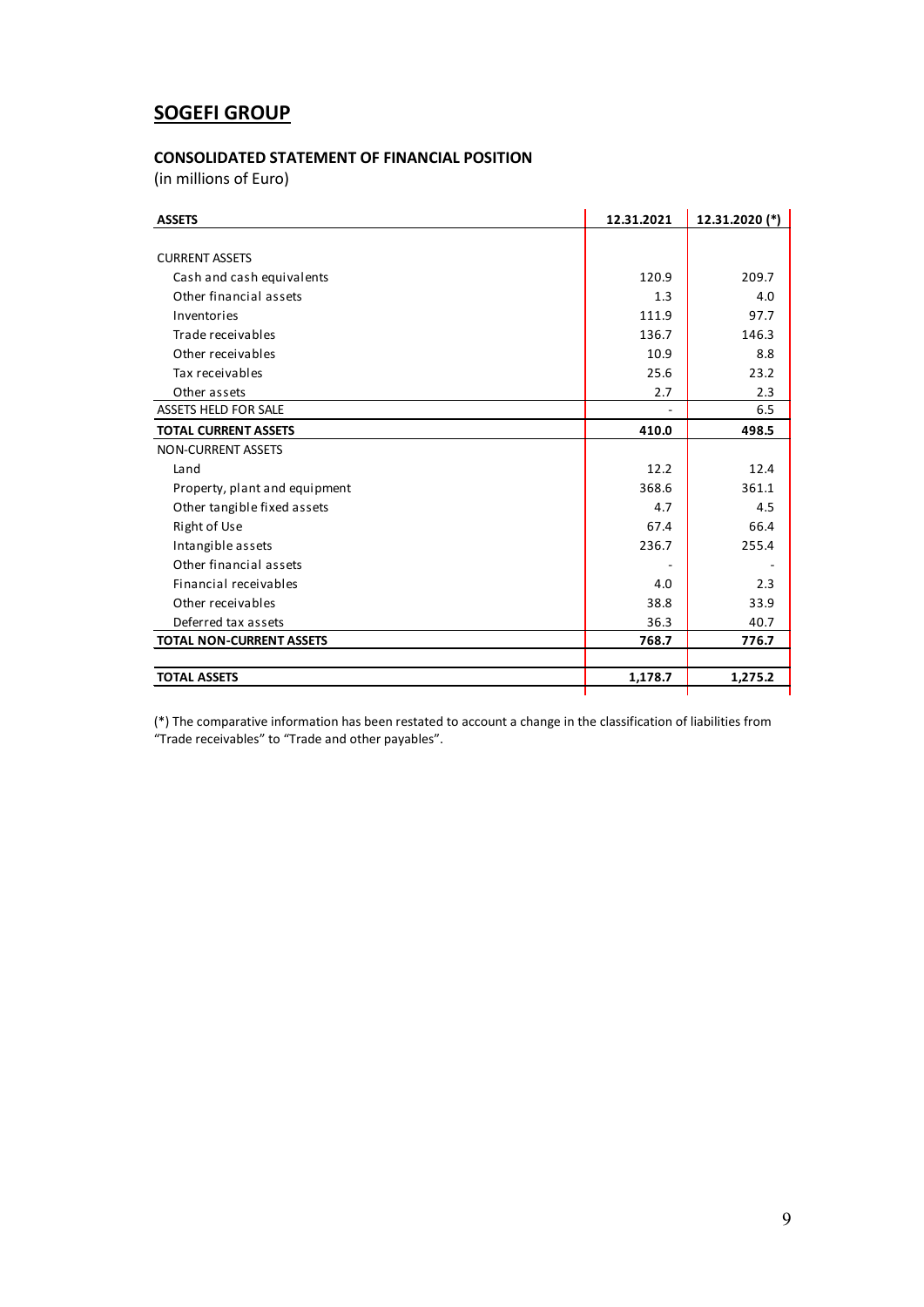| <b>LIABILITIES</b>                                                    | 12.31.2021 | 12.31.2020 (*) |
|-----------------------------------------------------------------------|------------|----------------|
|                                                                       |            |                |
| <b>CURRENT LIABILITIES</b>                                            |            |                |
| Bank overdrafts and short-term loans                                  | 2.0        | 3.2            |
| Current portion of medium/long-term financial debts and other loans   | 86.9       | 148.8          |
| Short-term financial debts for right of use                           | 17.1       | 18.0           |
| Other short-term liabilities for derivative financial instruments     |            |                |
| Trade and other payables                                              | 317.6      | 320.2          |
| Tax payables                                                          | 4.8        | 4.3            |
| Other current liabilities                                             | 33.5       | 35.3           |
| Current provisions                                                    | 16.7       | 26.1           |
| LIABILITIES RELATED TO ASSETS HELD FOR SALE                           |            | 5.3            |
| <b>TOTAL CURRENT LIABILITIES</b>                                      | 478.6      | 561.2          |
| NON-CURRENT LIABILITIES                                               |            |                |
| Financial debts to bank                                               | 219.0      | 255.4          |
| Other medium/long-term financial debts                                | 74.2       | 95.3           |
| Medium/long-term financial debts for right of use                     | 54.4       | 52.2           |
| Other medium/long term financial liabilities for derivative financial |            |                |
| instruments                                                           |            | 1.0            |
| Non-current provisions                                                | 56.3       | 71.0           |
| Other payables                                                        | 65.9       | 58.7           |
| Deferred tax liabilities                                              | 25.3       | 30.2           |
| <b>TOTAL NON-CURRENT LIABILITIES</b>                                  | 495.1      | 563.8          |
| SHAREHOLDERS' EQUITY                                                  |            |                |
| Share capital                                                         | 62.5       | 62.5           |
| Reserves and retained earnings (accumulated losses)                   | 123.2      | 106.4          |
| Group net result for the year                                         | 2.0        | (35.1)         |
| TOTAL SHAREHOLDERS' EQUITY ATTRIBUTABLE TO THE HOLDING COMPANY        | 187.7      | 133.8          |
| Non-controlling interests                                             | 17.3       | 16.4           |
| <b>TOTAL SHAREHOLDERS' EQUITY</b>                                     | 205.0      | 150.2          |
| <b>TOTAL LIABILITIES AND EQUITY</b>                                   | 1,178.7    | 1,275.2        |

(\*) The comparative information has been restated as a result of:

- the change in the classification of liabilities from "Trade receivables" to "Trade and other payables";

- the split of the previous item "Long-term provisions" between "Current provisions" and "Non-current provisions";

- the application of the IFRIC "Attributing Benefit to Periods of Service (IAS 19 Employee Benefits)".

### **SHAREHOLDERS' EQUITY**

| (in millions of Euro)                | Consolidated<br>shareholders' | <b>Capital and</b><br>reserves                | <b>Total Group and</b><br>non-controlling |
|--------------------------------------|-------------------------------|-----------------------------------------------|-------------------------------------------|
|                                      | equity - Group                | pertaining to<br>non-controlling<br>interests | shareholders'<br>equity                   |
| Balance at December 31, 2020         | 133.8                         | 16.4                                          | 150.2                                     |
| <b>Dividends</b>                     | 0.0                           | 0.0                                           | 0.0                                       |
| Currency translation differences and |                               |                                               |                                           |
| other changes                        | 51.9                          | (1.2)                                         | 50.7                                      |
| Net result for the period            | 2.0                           | 2.1                                           | 4.1                                       |
| Balance at December 31, 2021         | 187.7                         | 17.3                                          | 205.0                                     |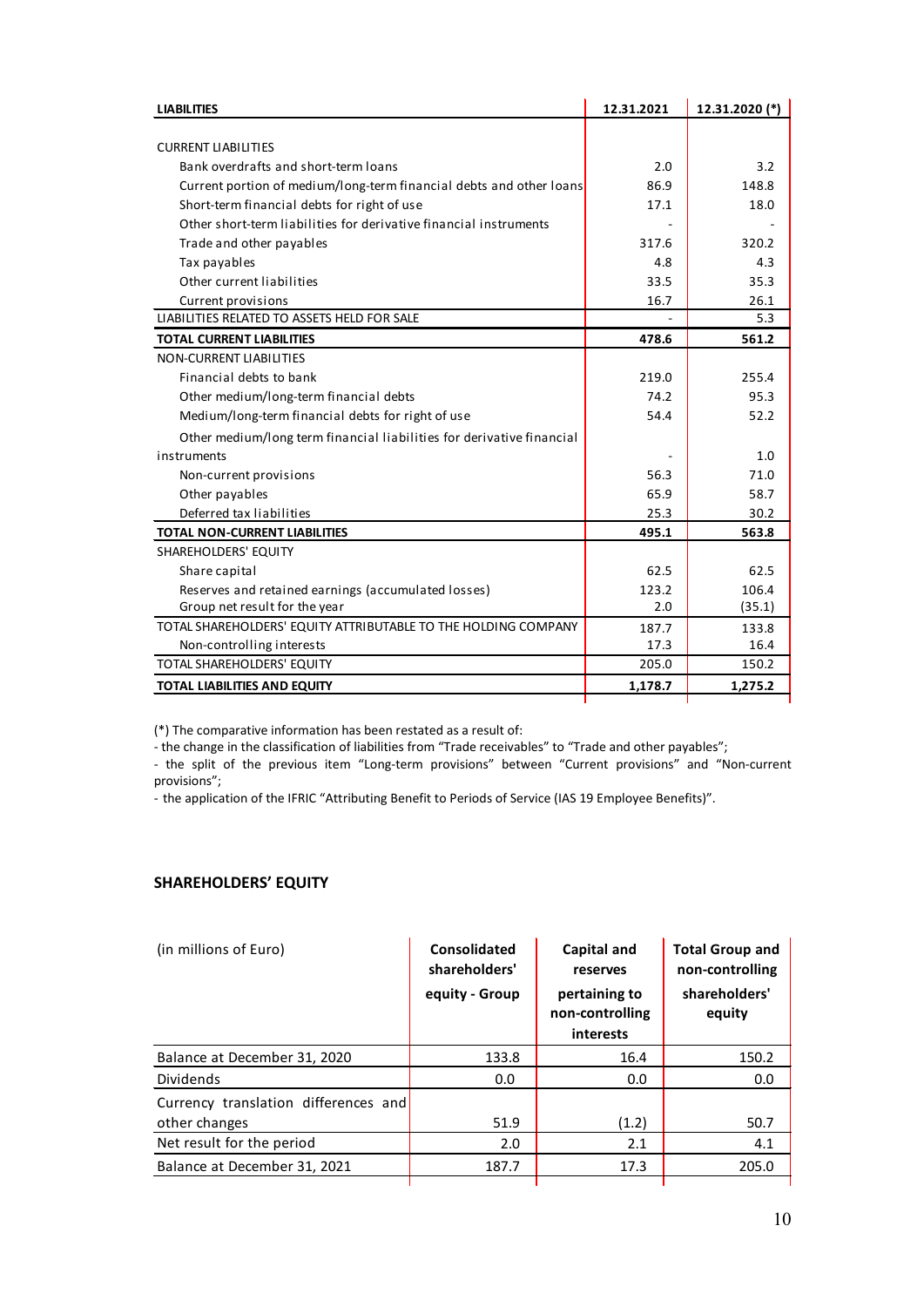## **CONSOLIDATED INCOME STATEMENTS**

|                                        | Period               |       | Period  |                          |        |         |
|----------------------------------------|----------------------|-------|---------|--------------------------|--------|---------|
| (in millions of Euro)                  | $01.01 - 12.31.2021$ |       |         | $01.01 - 12.31.2020$ (*) | Change |         |
|                                        | Amount               | %     | Amount  | %                        | Amount | %       |
| Sales revenues                         | 1,320.6              | 100.0 | 1,190.2 | 100.0                    | 130.4  | 11.0    |
| Variable cost of sales                 | 916.9                | 69.4  | 824.0   | 69.2                     | 92.9   | 11.3    |
| <b>CONTRIBUTION MARGIN</b>             | 403.7                | 30.6  | 366.2   | 30.8                     | 37.5   | 10.3    |
| Manufacturing and R&D overheads        | 114.9                | 8.7   | 106.0   | 8.9                      | 8.9    | 8.5     |
| Depreciation and amortization          | 115.5                | 8.8   | 116.2   | 9.8                      | (0.7)  | (0.6)   |
| Distribution and sales fixed expenses  | 29.9                 | 2.3   | 28.5    | 2.4                      | 1.4    | 4.7     |
| Administrative and general expenses    | 70.5                 | 5.3   | 66.4    | 5.6                      | 4.1    | 6.4     |
| Restructuring costs                    | 7.1                  | 0.5   | 28.9    | 2.4                      | (21.8) | (75.5)  |
| Losses (gains) on disposal             |                      |       | 0.1     |                          | (0.1)  | (103.7) |
| Exchange losses (gains)                | (2.5)                | (0.2) | 4.7     | 0.4                      | (7.2)  | (153.7) |
| (income)                               | 9.9                  | 0.8   | 8.3     | 0.7                      | 1.6    | 18.9    |
| <b>EBIT</b>                            | 58.4                 | 4.4   | 7.1     | 0.6                      | 51.3   |         |
| Financial expenses                     | 20.7                 | 1.5   | 23.5    | 2.0                      | (2.8)  | (11.9)  |
| Financial (income)                     | (2.9)                | (0.2) | (1.4)   | (0.1)                    | (1.5)  | 111.4   |
| Losses (gains) from equity investments | (1.5)                | (0.1) |         |                          | (1.5)  |         |
| <b>RESULT BEFORE TAXES</b>             | 42.1                 | 3.2   | (15.0)  | (1.3)                    | 57.1   | 380.6   |
| Income taxes                           | 13.5                 | 1.0   | 3.4     | 0.2                      | 10.1   | 296.4   |
| <b>NET INCOME (LOSS) OF OPERATING</b>  |                      |       |         |                          |        |         |
| <b>ACTIVITIES</b>                      | 28.6                 | 2.2   | (18.4)  | (1.5)                    | 47.0   | 255.3   |
| Net income (loss) from discontinued    |                      |       |         |                          |        |         |
| operations, net of tax effects         | (24.5)               | (1.9) | (16.2)  | (1.4)                    | (8.3)  | (51.0)  |
| NET RESULT INCLUDING THIRD PARTY       | 4.1                  | 0.3   | (34.6)  | (2.9)                    | 38.7   | 111.9   |
| Loss (income) attributable to          |                      |       |         |                          |        |         |
| non-controlling interests              | (2.1)                | (0.2) | (0.5)   | (0.1)                    | (1.6)  | 345.4   |
| <b>GROUP NET RESULT</b>                | 2.0                  | 0.1   | (35.1)  | (3.0)                    | 37.1   | 105.6   |
|                                        |                      |       |         |                          |        |         |

(\*) The 2020 values, relating to "Assets held for sale", have been reclassified following the application of IFRS 5 "Non-current assets held for sale and discontinued operations" to the line "Net income (loss) from discontinued operations, net of tax effects".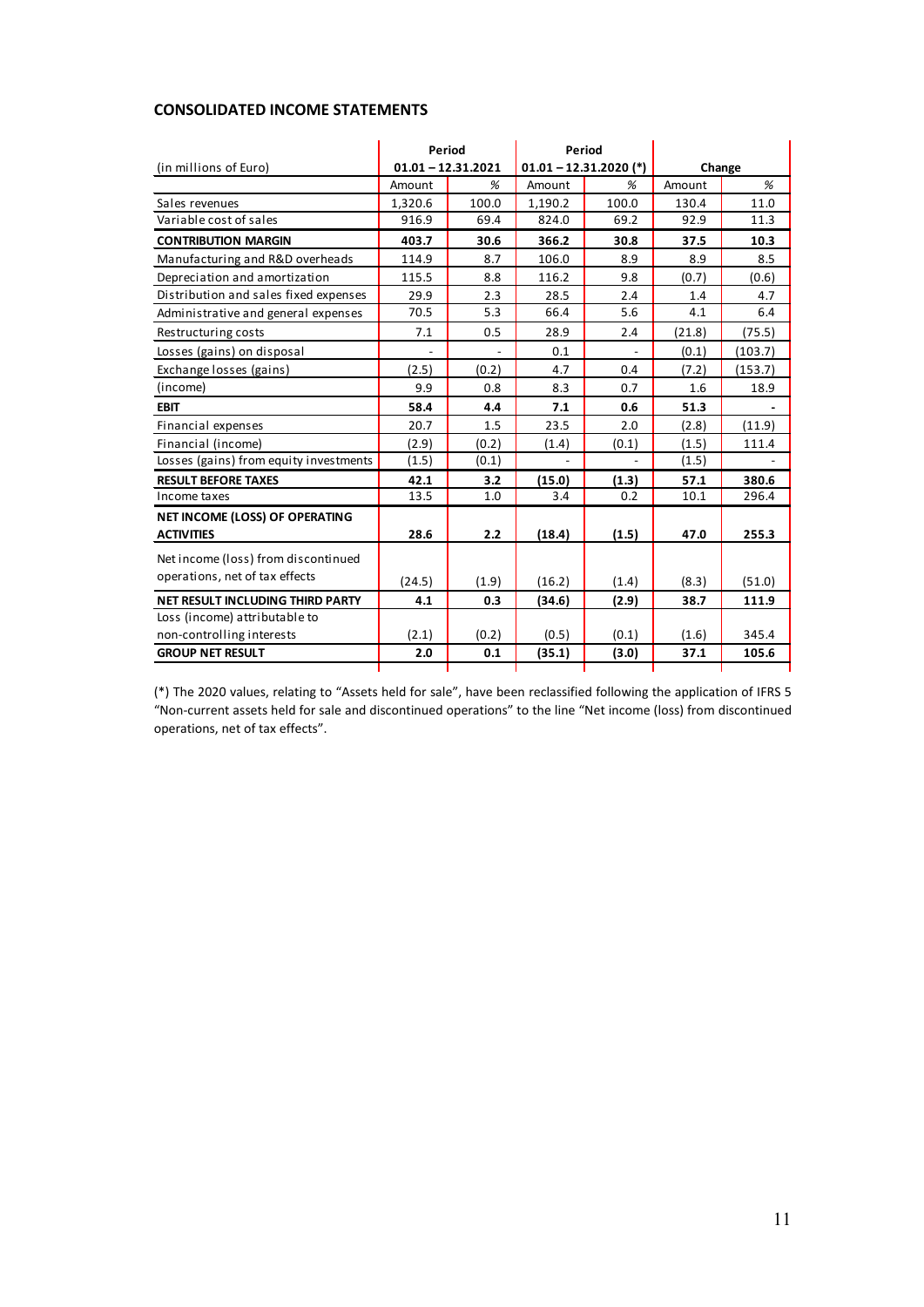|                                                            | Period |                    | Period                   |       |        |         |
|------------------------------------------------------------|--------|--------------------|--------------------------|-------|--------|---------|
| (in millions of Euro)                                      |        | 10.01 - 12.31.2021 | $10.01 - 12.31.2020$ (*) |       | Change |         |
|                                                            | Amount | %                  | Amount                   | %     | Amount | %       |
| Sales revenues                                             | 330.6  | 100.0              | 360.9                    | 100.0 | (30.3) | (8.4)   |
| Variable cost of sales                                     | 237.7  | 71.9               | 247.0                    | 68.5  | (9.3)  | (3.8)   |
| <b>CONTRIBUTION MARGIN</b>                                 | 92.9   | 28.1               | 113.9                    | 31.5  | (21.0) | (18.4)  |
| Manufacturing and R&D overheads                            | 26.4   | 8.0                | 30.5                     | 8.5   | (4.1)  | (13.5)  |
| Depreciation and amortization                              | 29.2   | 8.8                | 29.6                     | 8.2   | (0.4)  | (1.4)   |
| Distribution and sales fixed expenses                      | 7.7    | 2.3                | 7.9                      | 2.2   | (0.2)  | (2.9)   |
| Administrative and general expenses                        | 19.0   | 5.8                | 18.6                     | 5.1   | 0.4    | 2.1     |
| Restructuring costs                                        | 4.7    | 1.4                | 16.7                     | 4.5   | (12.0) | (71.6)  |
| Losses (gains) on disposal                                 |        |                    | 0.2                      | 0.1   | (0.2)  | (100.0) |
| Exchange losses (gains)                                    | (0.4)  | (0.1)              | 1.5                      | 0.4   | (1.9)  | (125.3) |
| (income)                                                   | (2.6)  | (0.8)              | 5.1                      | 1.4   | (7.7)  | (151.0) |
| <b>EBIT</b>                                                | 8.9    | 2.7                | 3.8                      | 1.1   | 5.1    | 134.8   |
| Financial expenses                                         | 5.0    | 1.5                | 6.2                      | 1.7   | (1.2)  | (19.3)  |
| Financial (income)                                         | (0.6)  | (0.2)              | (0.1)                    | (0.0) | (0.5)  | 547.0   |
| Losses (gains) from equity investments                     |        |                    |                          |       |        |         |
| <b>RESULT BEFORE TAXES</b>                                 | 4.5    | 1.4                | (2.3)                    | (0.6) | 6.8    | 299.7   |
| Income taxes                                               | 0.2    | 0.1                | 0.6                      | 0.2   | (0.4)  | (58.3)  |
| NET INCOME (LOSS) OF OPERATING                             |        |                    |                          |       |        |         |
| <b>ACTIVITIES</b>                                          | 4.3    | 1.3                | (2.9)                    | (0.8) | 7.3    | 249.7   |
| Net income (loss) from discontinued                        |        |                    |                          |       |        |         |
| operations, net of tax effects                             | 0.2    | 0.1                | (8.0)                    | (2.2) | 8.2    | (102.5) |
|                                                            |        |                    |                          |       |        |         |
| NET RESULT INCLUDING THIRD PARTY                           | 4.5    | 1.4                | (10.9)                   | (3.0) | 15.4   | 141.2   |
| Loss (income) attributable to<br>non-controlling interests | (0.6)  | (0.2)              | (1.1)                    | (0.3) | 0.5    | 51.7    |
| <b>GROUP NET RESULT</b>                                    | 3.9    | 1.2                | (12.0)                   | (3.3) | 15.9   | 132.7   |
|                                                            |        |                    |                          |       |        |         |

## **CONSOLIDATED INCOME STATEMENT FOR FOURTH QUARTER 2021**

(\*) The values of the fourth quarter of 2020, relating to "Assets held for sale", have been reclassified following the application of IFRS 5 "Non-current assets held for sale and discontinued operations" to the line "Net income (loss) from discontinued operations, net of tax effects".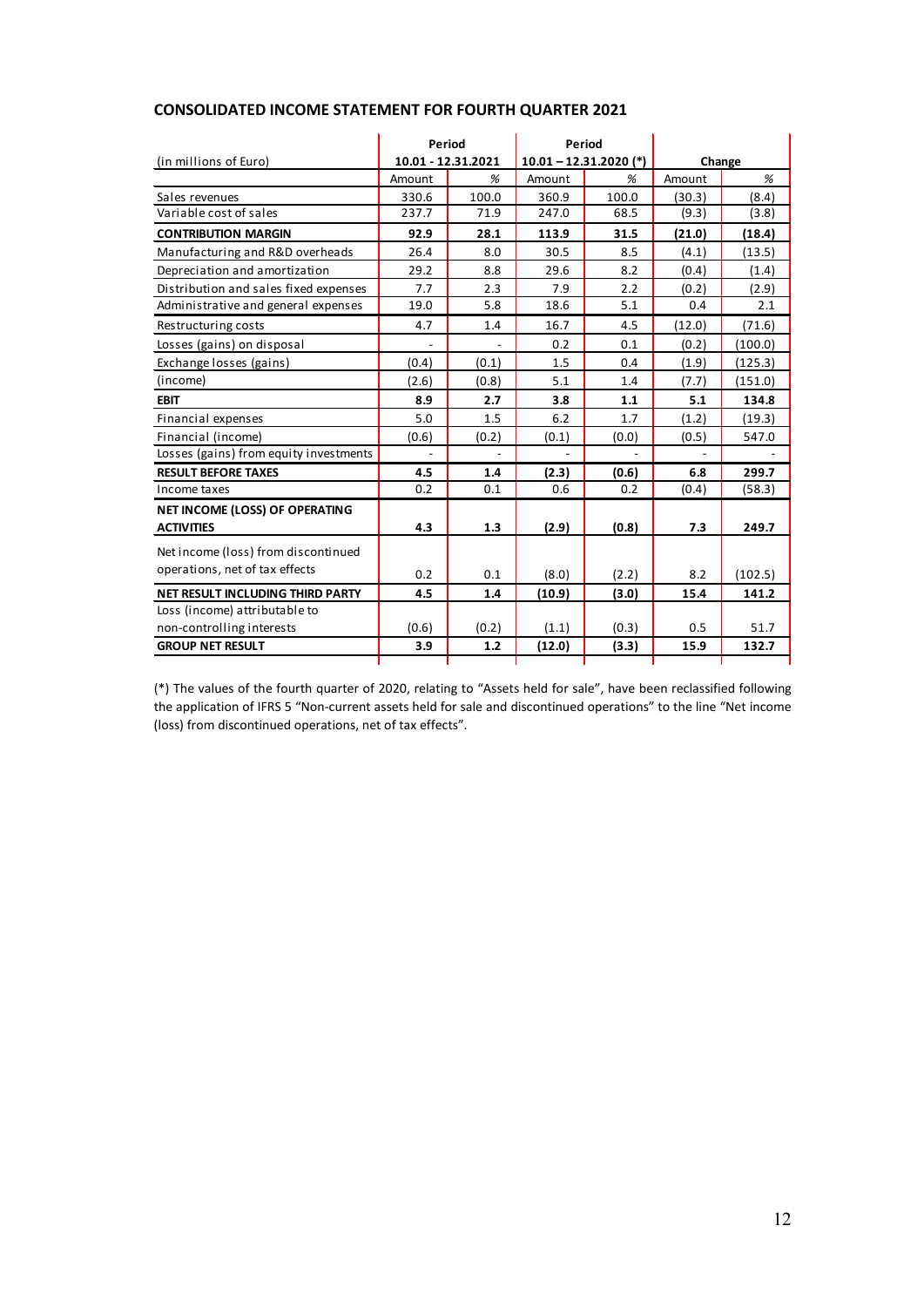## **BREAKDOWN OF THE NET FINANCIAL POSITION**

| (in millions of Euro)                                                 | 12.31.2021 | 12.31.2020 |
|-----------------------------------------------------------------------|------------|------------|
| A. Cash                                                               | 120.9      | 209.7      |
| B. Cash equivalents                                                   |            |            |
| C. Other current financial assets                                     | 5.1        | 6.2        |
| D. Liquidity $(A) + (B) + (C)$                                        | 126.0      | 215.9      |
|                                                                       |            |            |
| E. Current Financial Debt (including debt instruments, but excluding  |            |            |
| current portion of non-current financial debt)                        | 2.0        | 4.5        |
| F. Current portion of non-current financial debt                      | 104.1      | 165.6      |
| G. Current financial indebtedness $(E) + (F)$                         | 106.1      | 170.1      |
| H. Net current financial indebtedness (G) - (D)                       | (19.9)     | (45.8)     |
| I. Non-current financial debt (excluding the current portion and debt |            |            |
| instruments)                                                          | 273.3      | 310.1      |
| J. Debt istruments                                                    | 74.2       | 93.8       |
| K. Non-current trade and other payables                               |            |            |
| L. Non-current financial indebtedness $(l) + (J) + (K)$               | 347.5      | 403.9      |
| M. Total financial indebtedness $(H) + (L)$                           | 327.6      | 358.1      |

# **CONSOLIDATED CASH FLOW STATEMENT**

| (in millions of Euro)                                                 | 12.31.2021 | 12.31.2020 |
|-----------------------------------------------------------------------|------------|------------|
| SELF-FINANCING                                                        | 124.6      | 104.9      |
| Change in net working capital                                         | (13.0)     | (32.1)     |
| Other medium/long-term assets/liabilities                             | 28.8       | 6.0        |
| <b>CASH FLOW GENERATED BY OPERATIONS</b>                              | 140.4      | 78.8       |
| Net decrease from sale of fixed assets                                | 21.1       | 2.3        |
| <b>TOTAL SOURCES</b>                                                  | 161.5      | 81.1       |
| TOTAL APPLICATION OF FUNDS                                            | 120.0      | 133.4      |
| Net financial position of subsidiaries purchased/sold during the year | (5.4)      | 9.0        |
| Exchange differences on assets/liabilities and equity                 | (3.7)      | 5.1        |
| <b>FREE CASH FLOW</b>                                                 | 32.4       | (38.2)     |
| Dividends paid by subsidiaries to non-controlling interests           | (3.0)      |            |
| Change in fair value derivate instruments                             | 1.1        | (1.0)      |
| <b>CHANGES IN SHAREHOLDERS' EQUITY</b>                                | (1.9)      | (1.0)      |
| Change in net financial position                                      | 30.5       | (39.2)     |
| Opening net financial position                                        | (358.1)    | (318.9)    |
| <b>CLOSING NET FINANCIAL POSITION</b>                                 | (327.6)    | (358.1)    |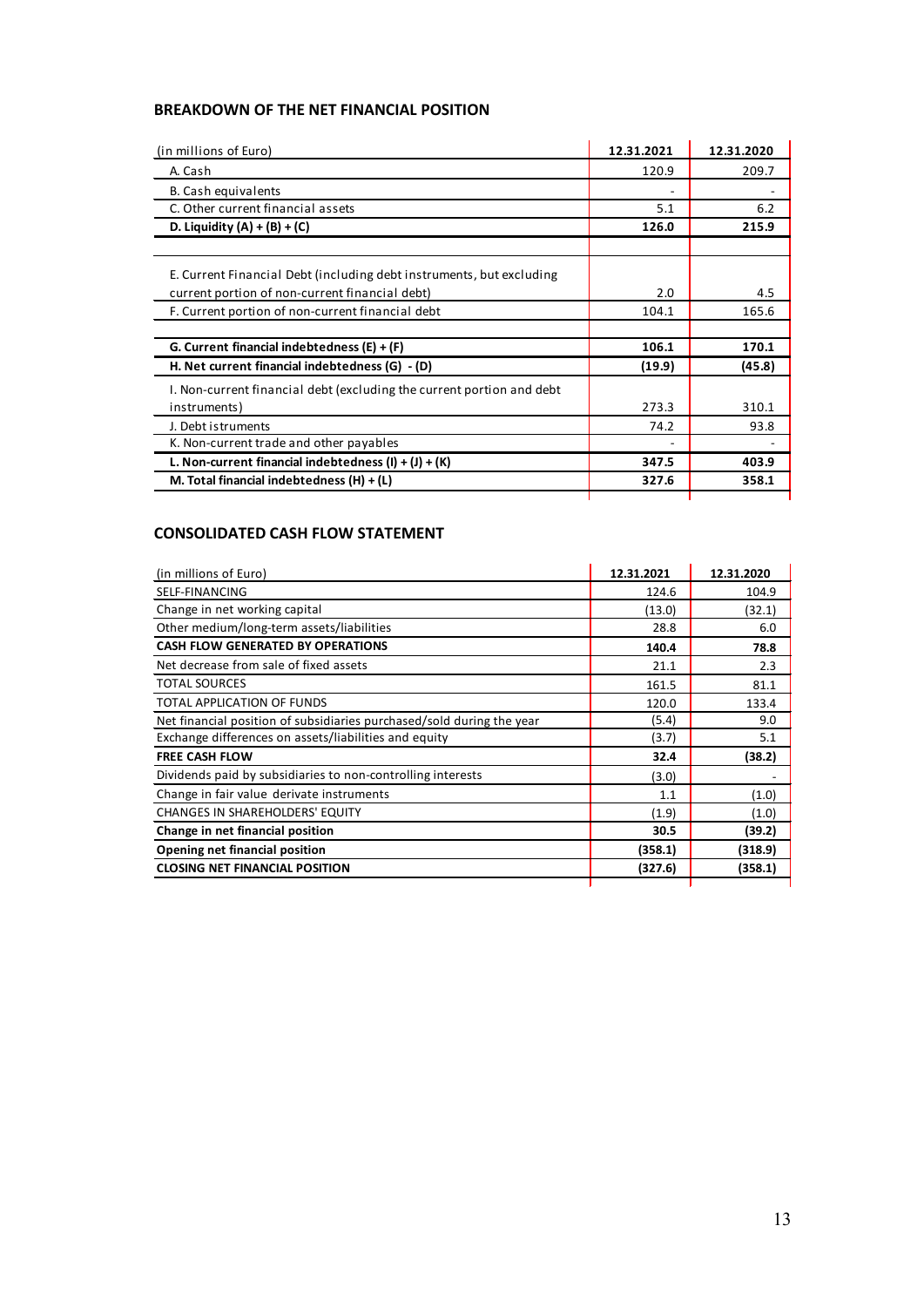# **SOGEFI S.p.A.**

# **STATEMENT OF FINANCIAL POSITION**

(in millions of Euro)

| <b>ASSETS</b>                                           | 12.31.2021 | 12.31.2020 |
|---------------------------------------------------------|------------|------------|
|                                                         |            |            |
| <b>CURRENT ASSETS</b>                                   |            |            |
| Cash and cash equivalents                               | 49.8       | 119.4      |
| Centralized treasury current accounts with subsidiaries | 82.1       | 127        |
| Other financial assets                                  |            |            |
| Other financial loans with subsidiaries                 | 4.3        | 2.6        |
| Trade receivables                                       | 2.9        | 4.8        |
| of which to subsidiaries                                | 2.1        | 2.3        |
| of which to parent company                              | 0.8        | 2.5        |
| Other receivables                                       |            |            |
| Tax receivables                                         | 2.6        | 2.3        |
| Other assets                                            | 0.1        | 0.1        |
| <b>TOTAL WORKING CAPITAL</b>                            | 5.6        | 7.2        |
| <b>TOTAL CURRENT ASSETS</b>                             | 141.8      | 256.2      |
| <b>NON-CURRENT ASSETS</b>                               |            |            |
| Land                                                    | 8.8        | 9.2        |
| <b>Buildings</b>                                        | 5.0        | 5.0        |
| Other tangible fixed assets                             | 0.1        | 0.1        |
| Right of use                                            | 0.2        | 0.3        |
| Intangible assets                                       | 13.0       | 16.5       |
| Investments in subsidiaries                             | 416.2      | 348.0      |
| Other financial loans                                   | 178.6      | 112.5      |
| of which to subsidiaries                                | 174.6      | 110.2      |
| for derivatives                                         | 4.0        | 2.3        |
| Other receivables                                       |            |            |
| Deferred tax assets                                     | 4.3        | 5.1        |
| <b>TOTAL NON-CURRENT ASSETS</b>                         | 626.2      | 496.7      |
| <b>TOTAL ASSETS</b>                                     | 768.0      | 752.9      |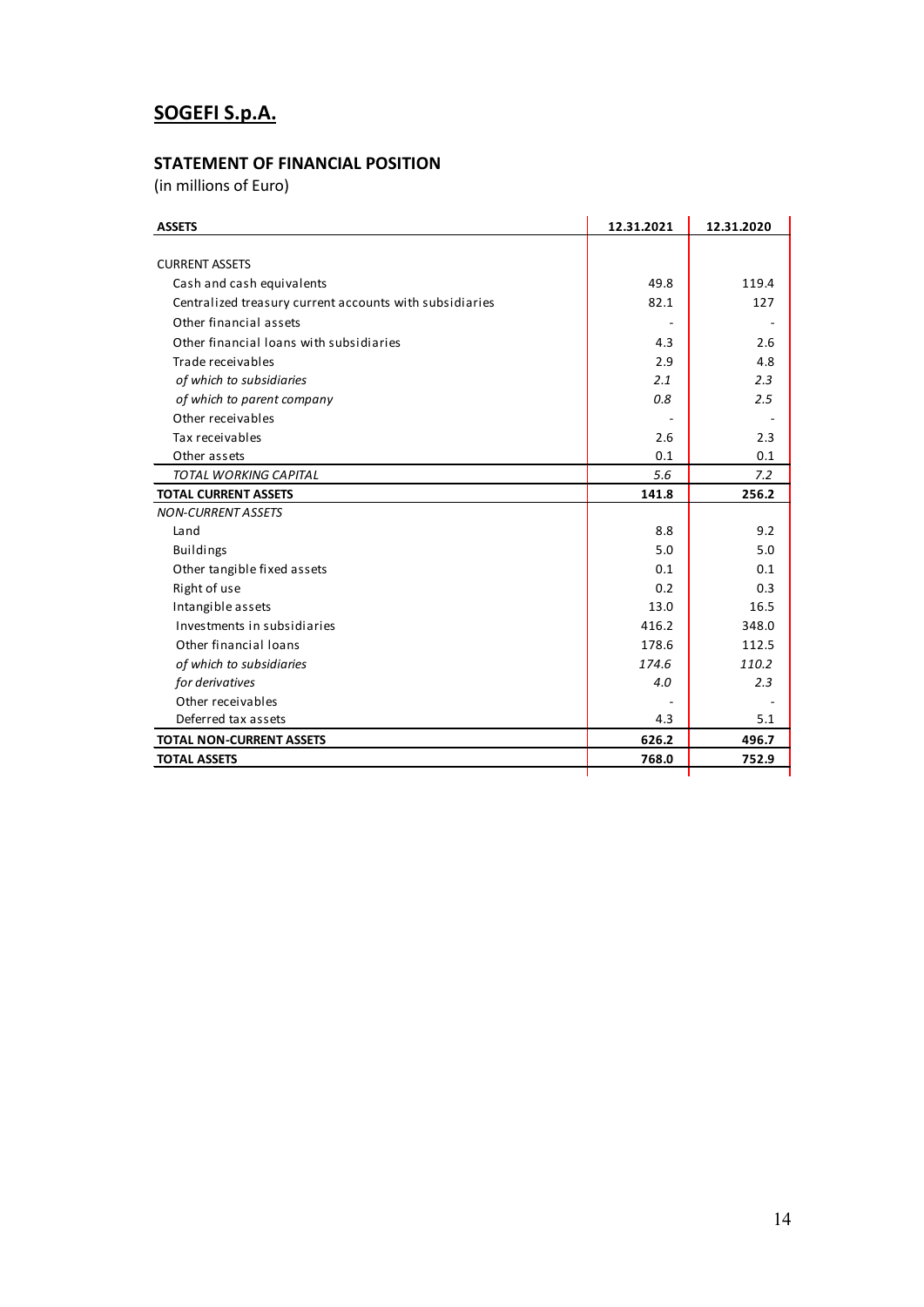| <b>LIABILITIES</b>                                                | 12.31.2021 | 12.31.2020 |
|-------------------------------------------------------------------|------------|------------|
|                                                                   |            |            |
| <b>CURRENT LIABILITIES</b>                                        |            |            |
| Bank overdrafts and short-term loans                              |            | 0.1        |
| Centralized treasury current accounts with subsidiaries           | 193.7      | 116.7      |
| Current portion of medium/long-term financial debts and           |            |            |
| other loans                                                       | 63.2       | 130.2      |
| of which to subsidiaries                                          | 1.0        |            |
| Short-term financial debts for right of use                       | 0.1        | 0.1        |
| Other short-term liabilities for derivative financial instruments |            |            |
| Trade and other payables                                          | 5.2        | 3.2        |
| of which to subsidiaries                                          | 1.0        |            |
| of which to parent company                                        | 1.2        | 0.6        |
| Tax payables                                                      | 0.1        | 0.1        |
| Other current liabilities                                         |            |            |
| <b>TOTAL CURRENT LIABILITIES</b>                                  | 262.3      | 250.4      |
| MEDIUM/LONG TERM FINANCIAL DEBTS AND                              |            |            |
| Financial debts to bank                                           | 154.3      | 199.3      |
| Other medium/long-term financial debts                            | 74.2       | 93.8       |
| Medium/long-term financial debts for right of use                 |            | 0.2        |
| Other medium/long-term financial liabilities for derivative       |            |            |
| financial instruments                                             |            | 1.0        |
| OTHER LONG-TERM LIABILITIES                                       |            |            |
| Long-term provisions                                              | 0.3        | 0.2        |
| Deferred tax liabilities                                          | 0.1        | 2.4        |
| TOTAL OTHER LONG-TERM LIABILITIES                                 | 0.4        | 2.6        |
| <b>TOTAL NON-CURRENT LIABILITIES</b>                              | 228.9      | 296.9      |
| SHAREHOLDERS' EQUITY                                              |            |            |
| Share capital                                                     | 62.5       | 62.5       |
| Reserves and retained earnings (accumulated losses)               | 144.4      | 149.3      |
| Net result for the year                                           | 69.9       | (6.2)      |
| TOTAL SHAREHOLDERS' EQUITY                                        | 276.8      | 205.6      |
| <b>TOTAL LIABILITIES AND EQUITY</b>                               | 768.0      | 752.9      |
|                                                                   |            |            |